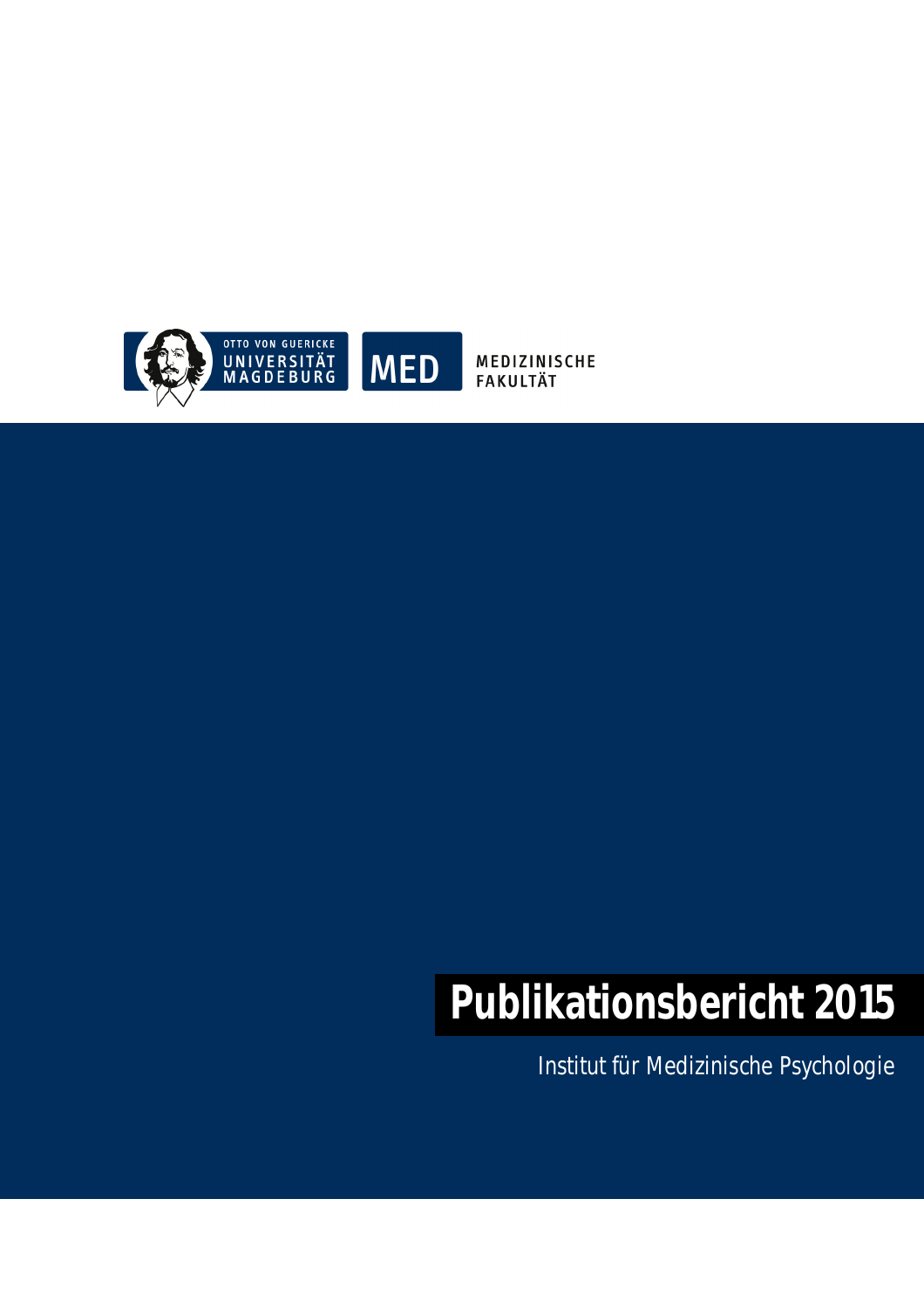# INSTITUT FÜR MEDIZINISCHE PSYCHOLOGIE

Leipziger Straße 44, 39120 Magdeburg Tel. +49 (0)391 67 21800, Fax +49 (0)391 67 21 803 imp@med.ovgu.de

# **1. Leitung**

Prof. Dr. med. habil. B.A. Sabel, Ph.D. (geschäftsführender Leiter)

# **2. Veröffentlichungen**

# *Begutachtete Zeitschriftenaufsätze*

#### **Bola, Michal; Gall, Carolin; Sabel, Bernhard A.**

Disturbed temporal dynamics of brain synchronization in vision loss In: Cortex: a journal devoted to the study of the nervous system and behaviour. - Paris: Elsevier Masson, Bd. 67.2015, S. 134-146; [Imp.fact.: 5,128]

# **Bola, Michal; Sabel, Bernhard A.**

Dynamic reorganization of brain functional networks during cognition In: NeuroImage: a journal of brain function. - Orlando, Fla: Academic Press, Bd. 114.2015, S. 398-412; [Imp.fact.: 6,357]

#### **Dundon, Neil M.; Bertini, Caterina; Làdavas, Elisabetta; Sabel, Bernhard A.; Gall, Carolin**

Visual rehabilitation - visual scanning, multisensory stimulation and vision restoration trainings In: Frontiers in behavioral neuroscience. - Lausanne: Frontiers Research Foundation; Bd. 9.2015, Art.-Nr. 192, insges. 14 S.;

[Imp.fact.: 3,270]

#### **Foik, Andrzej T.; Kublik, Ewa; Sergeeva, Elena G.; Tatlisumak, Turgut; Rossini, Paolo M.; Sabel, Bernhard A.; Waleszczyk, Wioletta J.**

Retinal origin of electrically evoked potentials in response to transcorneal alternating current stimulation in the rat In: Investigative ophthalmology & visual science: IOVS; official journal of the Association for Research in Vision and Ophthalmology. - Rockville, Md: ARVO, Bd. 56.2015, 3, S. 1711-1718; [Imp.fact.: 3,404]

# **Gall, Carolin; Silvennoinen, Katri; Granata, Giuseppe; Rossi, Francesca de; Vecchio, Fabrizio; Brösel, Doreen; Bola, Michał Sailer, Michael; Waleszczyk, Wioletta J.; Rossini, Paolo M.; Tatlisumak, Turgut; Sabel, Bernhard A.**

Non-invasive electric current stimulation for restoration of vision after unilateral occipital stroke

In: Contemporary clinical trials: design, methods and analysis. - Amsterdam [u.a.]: Elsevier Science, Bd. 43.2015, S. 231- 236;

[Imp.fact.: 1,935]

#### **Liu, Yuanyuan; Yan, Hua; Chen, Song; Sabel, Bernhard A.**

Caspase-3 inhibitor Z-DEVD-FMK enhances retinal ganglion cell survival and vision restoration after rabbit traumatic optic nerve injury

In: Restorative neurology and neuroscience. - Amsterdam: IOS Press, Bd. 33.2015, 2, S. 205-220;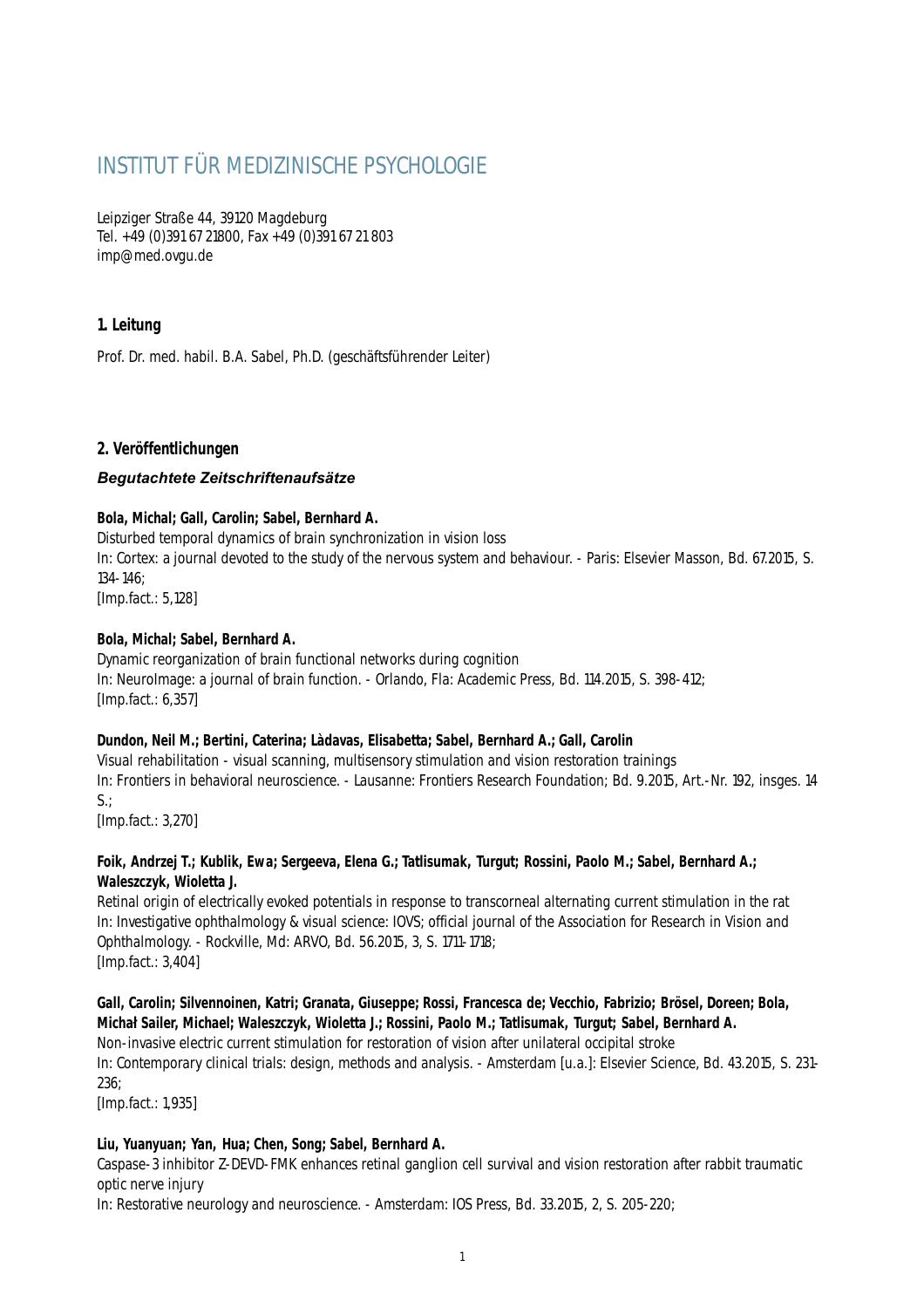[Imp.fact.: 2,490]

#### **Miao, Wen; Man, Fengyuan; Wu, Shaoqin; Lv, Bin; Wang, Zhenchang; Xian, Junfang; Sabel, Bernhard A.; He, Huiguang; Jiao, Yonghong**

Brain abnormalities in congenital fibrosis of the extraocular muscles type 1 - a multimodal MRI imaging study In: PLoS one. - Lawrence, Kan: PLoS; Vol. 10.2015, 7, Art. e0133473, insgesamt 11 S.; [Imp.fact.: 3,234]

#### **Poggel, Dorothe A.; Treutwein, Bernhard; Sabel, Bernhard A.; Strasburger, Hans**

A matter of time - improvement of visual temporal processing during training-induced restoration of light detection performance

In: Frontiers in psychology. - Lausanne: Frontiers Research Foundation; Bd. 6.2015, Art. 22, insges. 12 S.; [Imp.fact.: 2,560]

#### **Sabel, Bernhard A.**

Sind Gesichtsfeld-Defekte doch reversibel? - Wechselstrom zur Re-Synchronisation von Hirnnetzwerken verbessert Gesichtsfeld-Defekte; Update nach 110 Jahren In: Ophthalmologische Nachrichten: Zeitung für die Augenheilkunde. - Köln: Biermann, 7, S. 14-15, 2015;

#### **Sergeeva, Elena G.; Bola, Michal; Wagner, Sebastian; Lazik, Stefanie; Voigt, Nadine; Mawrin, Christian; Gorkin, Alexander G.; Waleszczyk, Wioletta J.; Sabel, Bernhard A.; Henrich-Noack, Petra**

Repetitive transcorneal alternating current stimulation reduces brain idling state after long-term vision loss In: Brain stimulation: basic, translational, and clinical research in neuromodulation. - New York, NY [u.a.]: Elsevier, Bd. 8.2015, 6, S. 1065-1073;

[Imp.fact.: 4,399]

#### **Sergeeva, Elena G.; Henrich-Noack, Petra; Gorkin, Alexander G.; Sabel, Bernhard A.**

Preclinical model of transcorneal alternating current stimulation in freely moving rats In: Restorative neurology and neuroscience. - Amsterdam: IOS Press, Bd. 33.2015, 5, S. 761-769; [Imp.fact.: 2,490]

#### **Wang, Jieqiong; Miao, Wen; Li, Jing; Li, Meng; Zhen, Zonglei; Sabel, Bernhard; Xian, Junfang; He, Huiguang**

Automatic segmentation of the lateral geniculate nucleus - Application to control and glaucoma patients In: Journal of neuroscience methods. - Amsterdam [u.a.]: Elsevier Science, Bd. 255.2015, S. 104-114; [Imp.fact.: 2,025]

#### *Buchbeiträge*

#### **Hopf, Talea; Kockentiedt, Sarah; Henrich-Noack, Petra; Tomas, Jürgen; Sabel, Bernhard**

Entwicklung Oberflächenmodifizierter Nanopartikel-Formulierungen zwecks Überwindung der Blut-Hirn-Schranke In: Teipel, Ulrich:: Produktgestaltung in der Partikeltechnologie, Band 7: 7. Symposium Partikeltechnologie, 23. - 24. April 2015, Fraunhofer-Forum, Berlin. - Stuttgart: Fraunhofer Verl., S. 345-367 Kongress: Symposium Partikeltechnologie; 7 (Berlin): 2015.04.23-24;

# *Andere Materialien*

#### **Hopf, Talea; Kockentiedt, Sarah; Hintz, Werner; Henrich-Noack, Petra; Tomas, Jürgen; Sabel, Bernhard**

Development and characterization of surface modified nanoparticle formulations in terms of size and surface properties In: 8th International Conference on Conveying and Handling of Particulate Solids (CHOPS 2015). - Tel-Aviv; 2015, Art. 082, insgesamt 13 S.[Beitrag auf USB-Stick];

#### *Dissertationen*

#### **Bola, Michal; Sabel, Bernhard A. [Gutachter]**

Breakdown and restoration of brain synchronization in blindness. - Magdeburg, Univ., Fak. für Naturwiss., Diss., 2015;